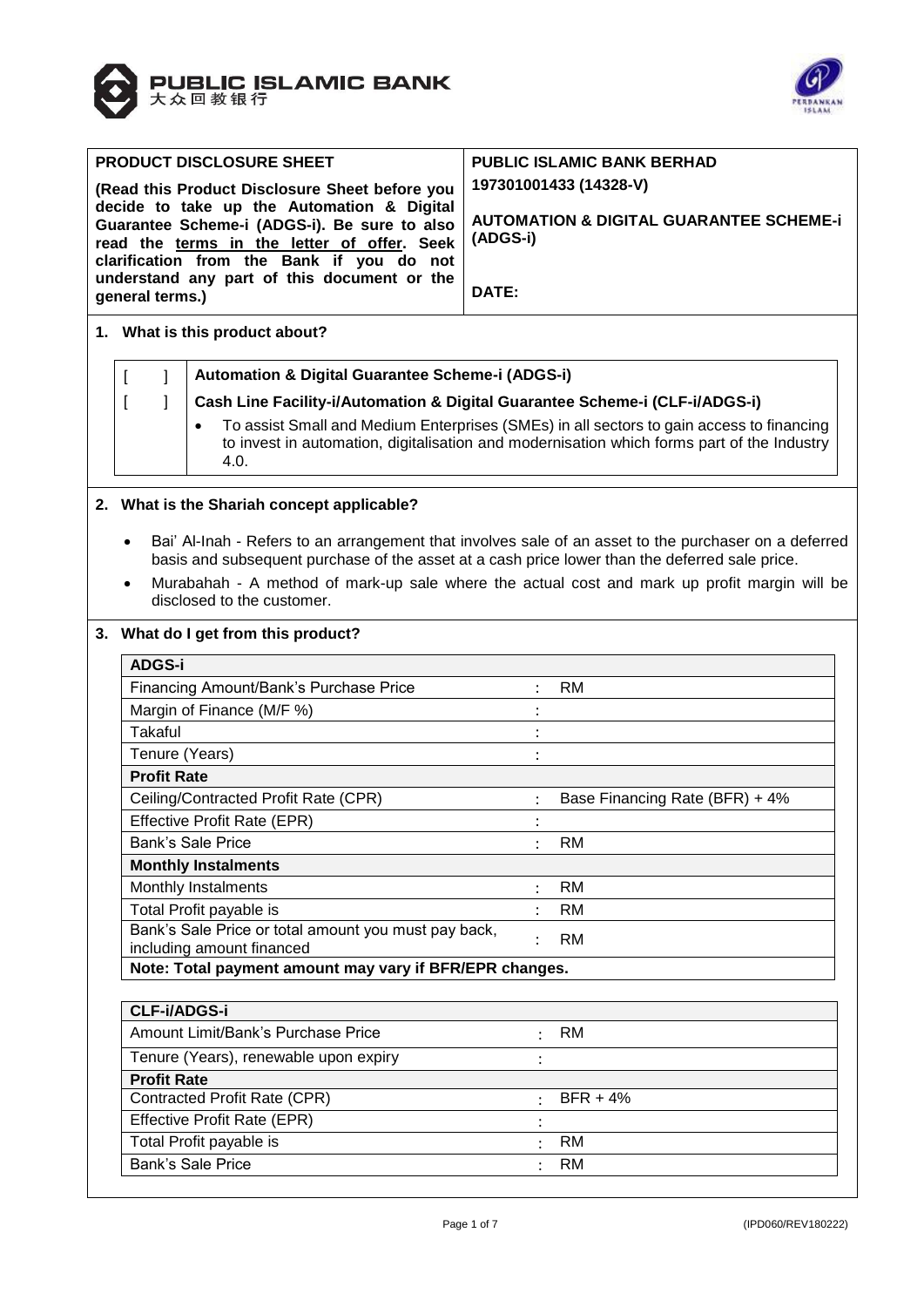



#### **4. What are my obligations?**

- Financing of Mortgage Reducing Term Takaful (MRTT) and financing documentation expenses, subject to total Margin of Advance as approved in the Letter of Offer.
- For Variable Rate financing, the customer is protected against fluctuation of future increases of rates as the total cost of financing or the maximum profit rate is capped at the CPR. During tenure of financing, the customer will enjoy rebate and pay lower instalment as long as the EPR is lower than the CPR.
- Your monthly instalment: RM
- Total payment amount at the end of vears is: RM
- Rebate (if applicable) may be provided to the customer if there is a difference between the CPR and the EPR.

### **Important Note: Your monthly instalment and total payment amount will vary if the Base Financing Rate (BFR) changes.**

| Rate                                          | <b>Today</b> |    | If BFR goes | If BFR goes |
|-----------------------------------------------|--------------|----|-------------|-------------|
|                                               | $(BFR =$     | %) | up 1%       | up 2%       |
| Monthly instalment                            | RM           |    |             |             |
| Total profit cost at the end of ____<br>vears | RM           |    |             |             |
| Total payment amount at the end of<br>years   | RM           |    |             |             |

# **5. What are the fees and charges I have to pay?**

|     | <b>Fees and Charges</b>                                                                                                                                       | Amount (RM)                                                                    |
|-----|---------------------------------------------------------------------------------------------------------------------------------------------------------------|--------------------------------------------------------------------------------|
| 5.1 | a) Processing Fees* (where applicable)                                                                                                                        |                                                                                |
|     | Purchasing/Refinancing<br>i).                                                                                                                                 |                                                                                |
|     | Up to RM30,000                                                                                                                                                | 50.00                                                                          |
|     | RM30,001 to RM100,000                                                                                                                                         | 100.00                                                                         |
|     | Above RM100,000                                                                                                                                               | 200.00                                                                         |
|     | ii) Purchase of Commercial and Industrial Property<br>(excluding land) under SWIFT/SMILAX Plan                                                                | 200.00                                                                         |
|     | b) Upfront Fee* (where applicable)                                                                                                                            |                                                                                |
|     | Facility(ies) Secured by All Types of Land<br>i)<br>(excluding Bridging Financing)                                                                            | 0.10% - 0.20% of total financing<br>amount subject to a minimum of<br>RM500.00 |
|     | <b>Bridging Financing</b><br>ii)                                                                                                                              | 0.20% of total financing amount<br>subject to a minimum of RM3,000.00          |
|     | The computation of the Processing Fee/<br>* Note:<br>Upfront Fee for financing applications are to<br>exclude the amount of MRPA/MRTT/BFTT,<br>etc. financed. |                                                                                |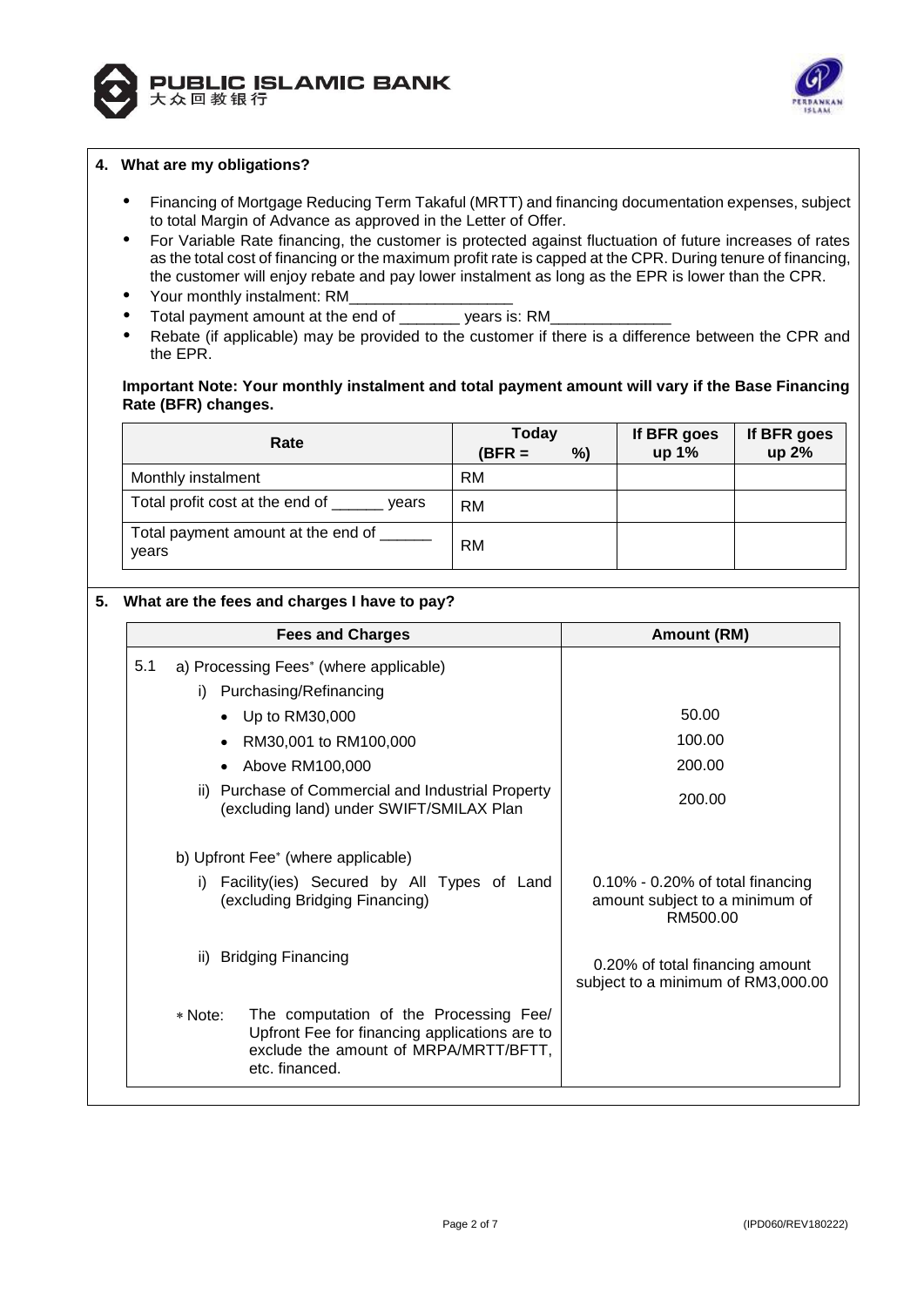



|     | <b>Fees and Charges</b>                                                                                                                                                                                                                                                                                                                                             | Amount (RM)                                                        |  |  |  |
|-----|---------------------------------------------------------------------------------------------------------------------------------------------------------------------------------------------------------------------------------------------------------------------------------------------------------------------------------------------------------------------|--------------------------------------------------------------------|--|--|--|
| 5.2 | <b>Stamp Duty</b>                                                                                                                                                                                                                                                                                                                                                   |                                                                    |  |  |  |
|     | Stamping on Letter of Offer                                                                                                                                                                                                                                                                                                                                         | 10.00                                                              |  |  |  |
|     | Stamping on Standing Instruction                                                                                                                                                                                                                                                                                                                                    | 10.00                                                              |  |  |  |
|     | Each subsidiary document such as Letter of<br>$\bullet$<br>Guarantee/Letter of Set-Off (where applicable)                                                                                                                                                                                                                                                           | 10.00                                                              |  |  |  |
|     | Stamping on Principal Agreement                                                                                                                                                                                                                                                                                                                                     | Ad valorem                                                         |  |  |  |
| 5.3 | Termination Fee shall be charged if the facility is<br>cancelled prior to the disbursement.                                                                                                                                                                                                                                                                         | 2,000.00                                                           |  |  |  |
|     | (Note: <b>ONLY APPLICABLE</b> to facility secured by<br>properties and land only (partially or fully secured).<br>This fee is <b>NOT APPLICABLE</b> to facility(ies) which is<br>fully secured by Islamic Investment-i/earmarking by<br>marginal deposit/current account-i, Government/Credit<br>Guarantee Corporation (CGC) financing which is on<br>clean basis.) |                                                                    |  |  |  |
| 5.4 | Half yearly service fee on Cash Line Facility-i account if<br>the credit balance is below RM1,000.                                                                                                                                                                                                                                                                  | 10.00                                                              |  |  |  |
| 5.5 | <b>Guarantee Fee</b>                                                                                                                                                                                                                                                                                                                                                | 0.75% p.a. payable upfront, against<br>the guarantee coverage sum. |  |  |  |

# **6. What if I fail to fulfil my obligations?**

- 6.1 Unless otherwise stipulated under the respective type of facility, in the event of default the Bank reserves the right to impose the following:
	- a) For failure to pay any instalments of the facility(ies) from date of the first disbursement until the date of the maturity of the facility(ies), the *ta'widh* (compensation) rate that shall be applied is one per cent (1%) per annum on any overdue amount, or any such rate as approved by Bank Negara Malaysia.

Formula for *ta'widh* on overdue instalment(s) is as follows:

Overdue Instalment(s) X *Ta'widh* Rate X No. of Overdue Day(s) 365

b) Please take note that if your account remains in arrears and upon recall of the facility or brought to court for judgement before maturity date, a late payment charge of 1% p.a. on the remaining outstanding balance will be imposed.

> Outstanding Balance X 1% p.a. X No. of Overdue Day(s) 365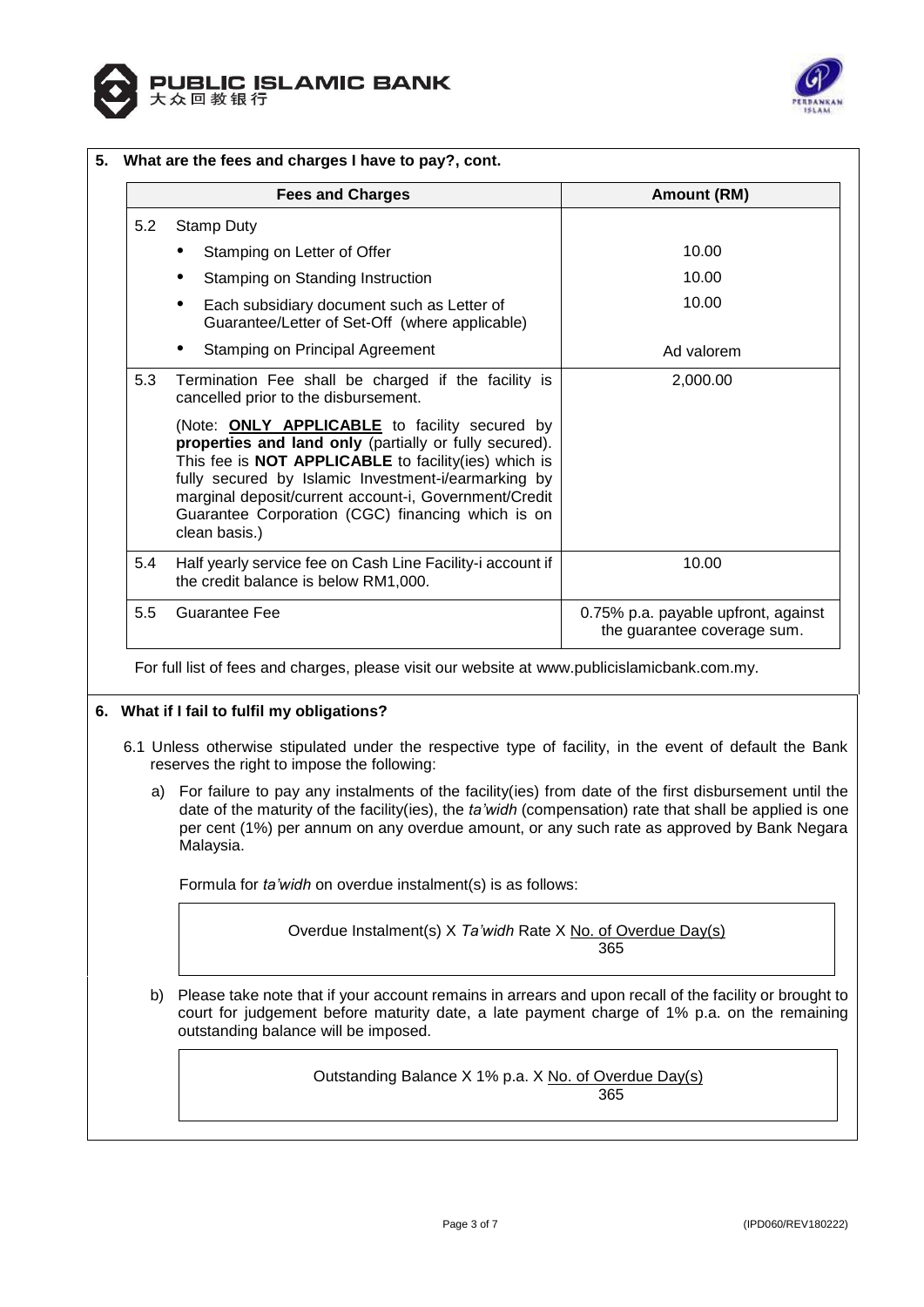



#### **6. What if I fail to fulfil my obligations?, cont.**

c) For failure to pay any instalments and which failure continues beyond the maturity date of the facility(ies), the compensation rate that shall be applied is the Bank's Average Financing Rate\* (AFR) on the outstanding balance or any such rate as approved by Bank Negara Malaysia.

The formula for late payment charge after maturity is as follows:



- Also known as "Combined Rate" which consist of two (2) elements namely *ta'widh* and *gharamah*. *Ta'widh* refers to the amount that may be compensated to the Bank based on actual loss incurred due to default while *gharamah* refers to the penalty charged on the defaulters over and above the *ta'widh*.
- d) The Bank shall not compound the compensation payable to the principal amount/financing amount.
- 6.2 The Bank has the right at any time without notice to you to debit your current/savings account with us towards payment of the monthly payment of the financing and any other charges and/or fees incurred in the granting of the financing including Takaful contribution, quit rent, assessment, cost of an updated/revised valuation reports, fees for searches, legal fees for preparation and perfection of security documents by Bank's solicitors, legal costs incurred in relation to enforcement of security/recovery cost and any other cost or expenses incidental thereto.
- 6.3 If the financing tenure extends into retirement, you are to advise us on your plans to service the monthly payment after your retirement.
- 6.4 You are to furnish us all relevant information regarding financing taken from all financial institutions, cooperatives, building societies, credit companies and merchants that provide credit sales etc. and to fully and accurately disclose material information that has a bearing on our financing decision. Failure by you to disclose essential and correct information in the financing application as well as the consequences of providing incomplete or incorrect information may lead to a higher financing rate or rejection of your financing application.
- 6.5 Legal action will be taken if you fail to respond to reminder notices. Your property may be foreclosed and you will have to bear all legal costs. You are also responsible to settle any shortfall after your property is sold.
- 6.6 Legal action against you may affect credit rating leading to financing being more difficult or expensive to you.
- 6.7 Under specific circumstances where the customer is not contactable, the Bank's obligation is considered to be fulfilled if such notice has been sent to the last known address of the customer at least seven (7) calendar days in advance.

# **Other terms and conditions**

- 1) You may select to use Bank's panel lawyers/Takaful operators/valuers.
- 2) On case to case basis depending on your credit assessment by the Bank, you may be required to provide a guarantor.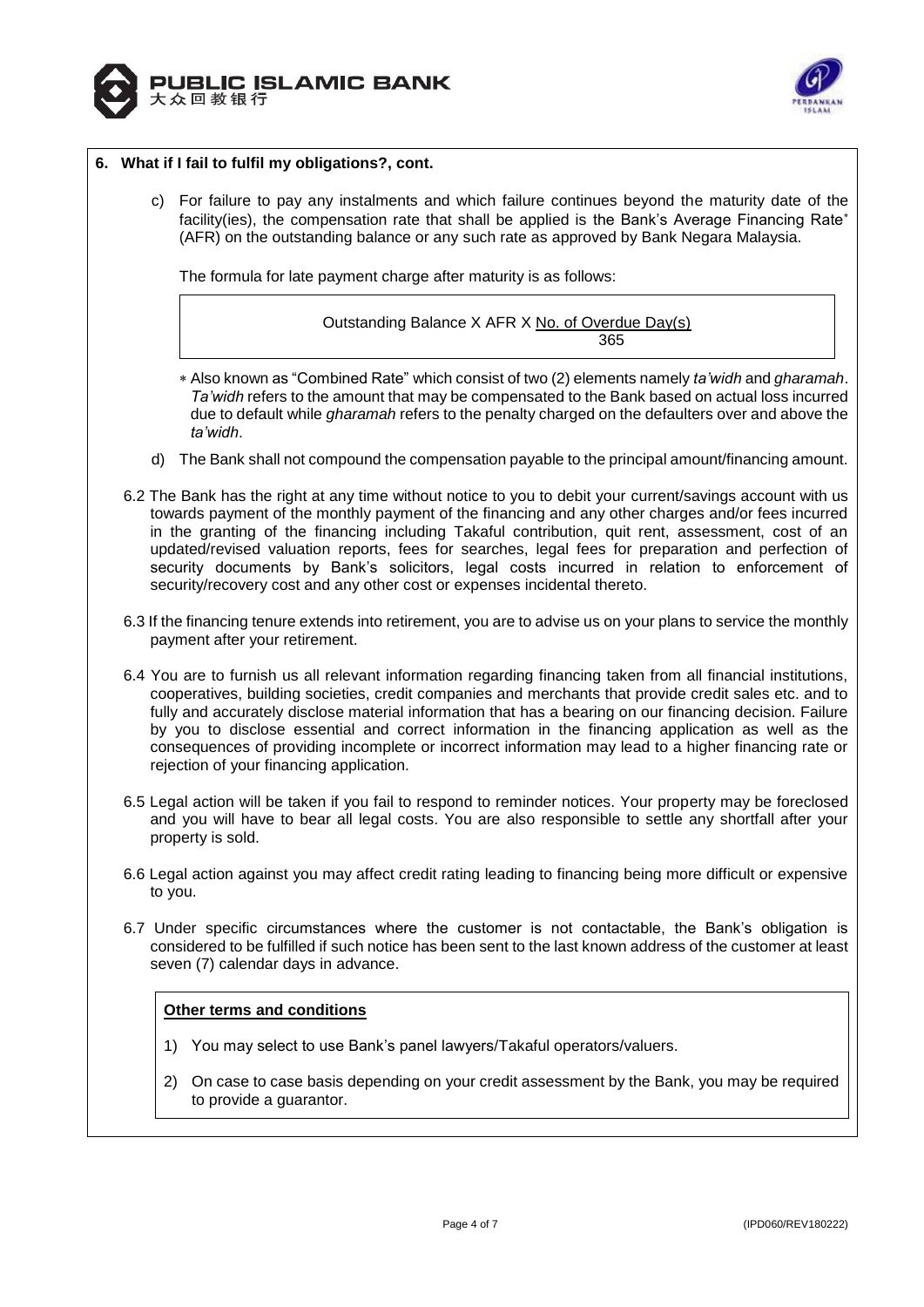



| 7. | What if I fully settle the financing before its maturity?                                                                                                                                                                                                                                                                                                        |                                                                                                                                                                                                                                                                                                  |                                          |                                                                     |                                                         |   |              |            |   |              |     |
|----|------------------------------------------------------------------------------------------------------------------------------------------------------------------------------------------------------------------------------------------------------------------------------------------------------------------------------------------------------------------|--------------------------------------------------------------------------------------------------------------------------------------------------------------------------------------------------------------------------------------------------------------------------------------------------|------------------------------------------|---------------------------------------------------------------------|---------------------------------------------------------|---|--------------|------------|---|--------------|-----|
|    |                                                                                                                                                                                                                                                                                                                                                                  | The Bank will offer lesser rebate (ibra') on the remaining unearned profit.                                                                                                                                                                                                                      |                                          |                                                                     |                                                         |   |              |            |   |              |     |
|    |                                                                                                                                                                                                                                                                                                                                                                  | Rebate (Ibra') refers to an act by a person relinguishing his rights to collect payment due from another<br>person. The bank may grant rebate (ibra') to customers of a sale based financing who settled their<br>facility prior to the agreed settlement period as stipulated in the agreement. |                                          |                                                                     |                                                         |   |              |            |   |              |     |
|    |                                                                                                                                                                                                                                                                                                                                                                  |                                                                                                                                                                                                                                                                                                  | <b>Calculation Example:</b>              |                                                                     |                                                         |   |              |            |   |              |     |
|    |                                                                                                                                                                                                                                                                                                                                                                  | a)                                                                                                                                                                                                                                                                                               | Rebate (Ibra')                           | $=$                                                                 | Deferred profit - Early settlement charges              |   |              |            |   |              |     |
|    |                                                                                                                                                                                                                                                                                                                                                                  |                                                                                                                                                                                                                                                                                                  | Example                                  | $=$                                                                 | RM98,167.98 - RM0.00                                    |   |              |            |   |              |     |
|    |                                                                                                                                                                                                                                                                                                                                                                  |                                                                                                                                                                                                                                                                                                  |                                          | $=$                                                                 | RM98,167.98                                             |   |              |            |   |              |     |
|    |                                                                                                                                                                                                                                                                                                                                                                  | b)                                                                                                                                                                                                                                                                                               | Settlement amount                        | Outstanding selling price + Instalments due - Rebate (Ibra')<br>$=$ |                                                         |   |              |            |   |              |     |
|    |                                                                                                                                                                                                                                                                                                                                                                  |                                                                                                                                                                                                                                                                                                  | Example                                  | $=$<br>$=$                                                          | RM267,766.53 + RM2,028.53 - RM98,167.98<br>RM171,627.08 |   |              |            |   |              |     |
|    |                                                                                                                                                                                                                                                                                                                                                                  |                                                                                                                                                                                                                                                                                                  | No Early Settlement Fee will be charged. |                                                                     |                                                         |   |              |            |   |              |     |
|    |                                                                                                                                                                                                                                                                                                                                                                  |                                                                                                                                                                                                                                                                                                  | 8. Do I need any Takaful coverage?       |                                                                     |                                                         |   |              |            |   |              |     |
|    |                                                                                                                                                                                                                                                                                                                                                                  |                                                                                                                                                                                                                                                                                                  | Mortgage Reducing Term Takaful (MRTT)    |                                                                     |                                                         |   |              | <b>Yes</b> |   |              | No. |
|    | Fire/House Holder/House Owner Takaful                                                                                                                                                                                                                                                                                                                            |                                                                                                                                                                                                                                                                                                  |                                          |                                                                     |                                                         | L | $\mathbf{I}$ | Yes        | L | $\mathbf{1}$ | No  |
|    |                                                                                                                                                                                                                                                                                                                                                                  | Note:                                                                                                                                                                                                                                                                                            |                                          |                                                                     |                                                         |   |              |            |   |              |     |
|    | The customer can refer to the Branch on the list of panel Takaful operators. The Bank may provide<br>quotations for any compulsory Takaful offered by the Bank's panel Takaful operators but the customer is<br>free to use the service of non-panel Takaful operators. However, only the amount from Takaful providers<br>approved by the Bank may be financed. |                                                                                                                                                                                                                                                                                                  |                                          |                                                                     |                                                         |   |              |            |   |              |     |
| 9. |                                                                                                                                                                                                                                                                                                                                                                  | Do I need a guarantor or collateral?                                                                                                                                                                                                                                                             |                                          |                                                                     |                                                         |   |              |            |   |              |     |
|    |                                                                                                                                                                                                                                                                                                                                                                  |                                                                                                                                                                                                                                                                                                  |                                          |                                                                     |                                                         |   |              |            |   |              |     |
|    |                                                                                                                                                                                                                                                                                                                                                                  |                                                                                                                                                                                                                                                                                                  | Guarantor/Corporate Guarantor Required   |                                                                     |                                                         |   | $\mathbf{I}$ | Yes        |   | -1           | No  |
|    |                                                                                                                                                                                                                                                                                                                                                                  | Collateral                                                                                                                                                                                                                                                                                       |                                          |                                                                     |                                                         |   |              | Yes        |   | I            | No  |
|    | 10. What are the major risks?                                                                                                                                                                                                                                                                                                                                    |                                                                                                                                                                                                                                                                                                  |                                          |                                                                     |                                                         |   |              |            |   |              |     |
|    | Profit rates might change according to changes in the Base Financing Rates (BFR). An increase in the<br>BFR may result in higher monthly payment. However, the rate will not exceed the Contracted Profit Rate.                                                                                                                                                  |                                                                                                                                                                                                                                                                                                  |                                          |                                                                     |                                                         |   |              |            |   |              |     |
|    | 11. What do I need to do if there are changes to my contact details?                                                                                                                                                                                                                                                                                             |                                                                                                                                                                                                                                                                                                  |                                          |                                                                     |                                                         |   |              |            |   |              |     |
|    |                                                                                                                                                                                                                                                                                                                                                                  |                                                                                                                                                                                                                                                                                                  |                                          |                                                                     |                                                         |   |              |            |   |              |     |

It is important that you inform us (written notice to be sent to the account holding branch) of any change in your contact details to ensure that all correspondences reach you in a timely manner.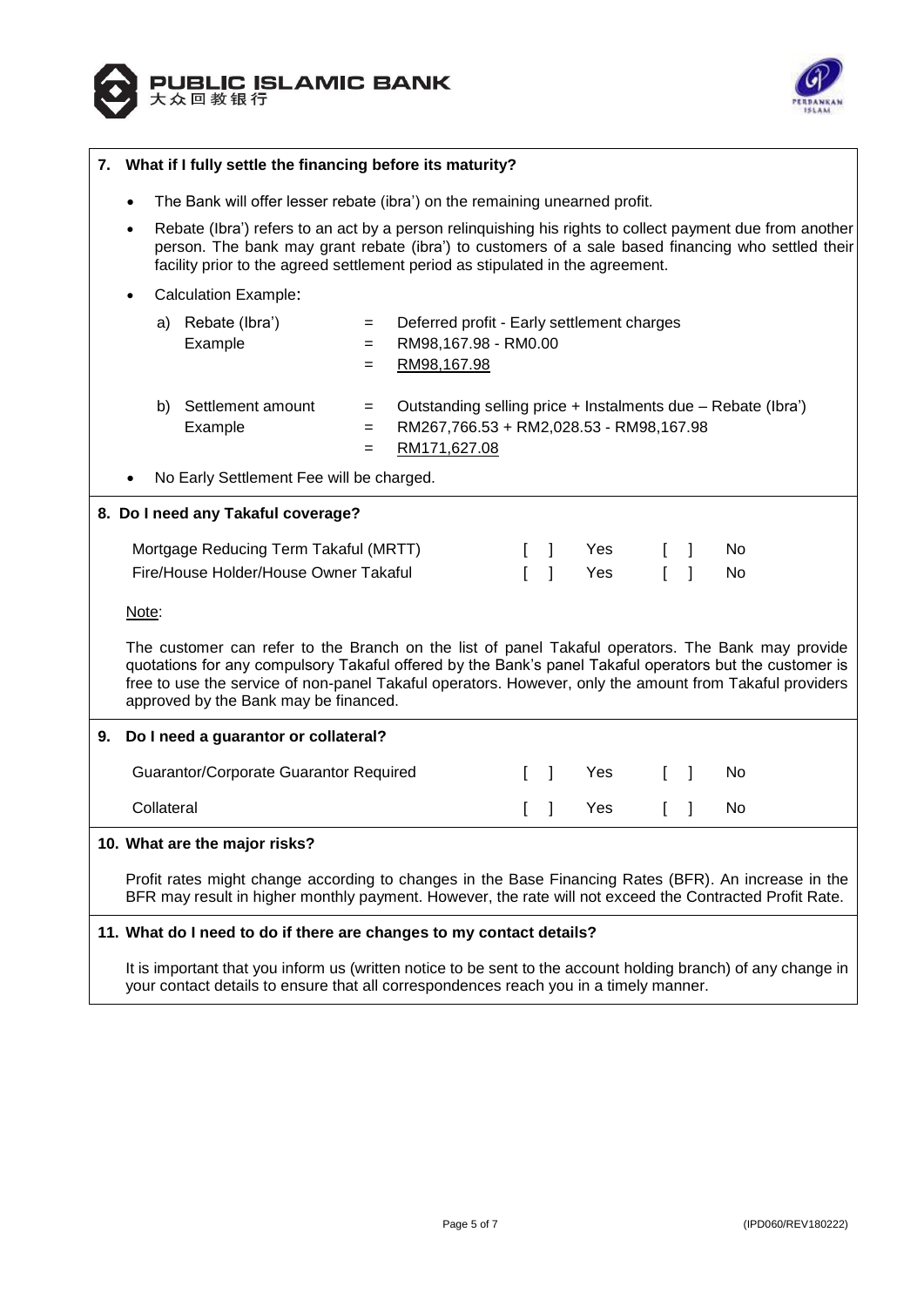



|           | 12. Where can I get assistance and redress?                                                                                                                                                                                                                                                            |  |  |  |  |  |
|-----------|--------------------------------------------------------------------------------------------------------------------------------------------------------------------------------------------------------------------------------------------------------------------------------------------------------|--|--|--|--|--|
| ٠         | If you have difficulties in making payments, you should contact us earliest possible to discuss payment<br>alternatives.                                                                                                                                                                               |  |  |  |  |  |
| $\bullet$ | If you wish to complain on the products or services provided by us, you may contact us at:                                                                                                                                                                                                             |  |  |  |  |  |
|           | <b>Public Islamic Bank Berhad</b><br>25th Floor, Menara Public Bank<br>146 Jalan Ampang<br>50450 Kuala Lumpur<br>Telephone<br>$\sim 10^{11}$ m $^{-1}$<br>1-800-22-5555<br>03-2162 2224<br>Fax<br>E-mail<br>islamicbkg@publicislamicbank.com.my<br>Website<br>https://www.publicislamicbank.com.my     |  |  |  |  |  |
| ٠         | Alternatively, you may seek the services of Agensi Kaunseling dan Pengurusan Kredit (AKPK), an<br>agency established by Bank Negara Malaysia to provide free services on money management, credit<br>counselling, financial education and debt restructuring for individuals. You can contact AKPK at: |  |  |  |  |  |
|           | <b>Tingkat 8, Maju Junction Mall</b><br>1001, Jalan Sultan Ismail<br>50250 Kuala Lumpur<br>Telephone<br>03-2616 7766<br>E-mail<br>$\mathbb{R}^{n \times n}$<br>enquiry@akpk.org.my                                                                                                                     |  |  |  |  |  |
| $\bullet$ | If your query or complaint is not satisfactorily resolved by us, you may contact Bank Negara Malaysia<br><b>TELELINK at:</b>                                                                                                                                                                           |  |  |  |  |  |
|           | <b>Customer Contact Centre (BNMTELELINK)</b><br><b>Bank Negara Malaysia</b><br>P.O. Box 10922<br>50929 Kuala Lumpur                                                                                                                                                                                    |  |  |  |  |  |
|           | Telephone<br>1-300-88-5465 (1-300-88-LINK)                                                                                                                                                                                                                                                             |  |  |  |  |  |
|           | 603-2174 1717<br>Overseas<br><b>Operating Hours</b><br>9:00 a.m. - 5:00 p.m. (Monday - Friday except public holiday)<br>Web Form<br>telelink.bnm.gov.my                                                                                                                                                |  |  |  |  |  |
|           | 13. Where can I get further information?                                                                                                                                                                                                                                                               |  |  |  |  |  |
|           | Should you require additional information on Islamic house financing, please refer to the bankinginfo<br>website at www.bankinginfo.com.my.                                                                                                                                                            |  |  |  |  |  |